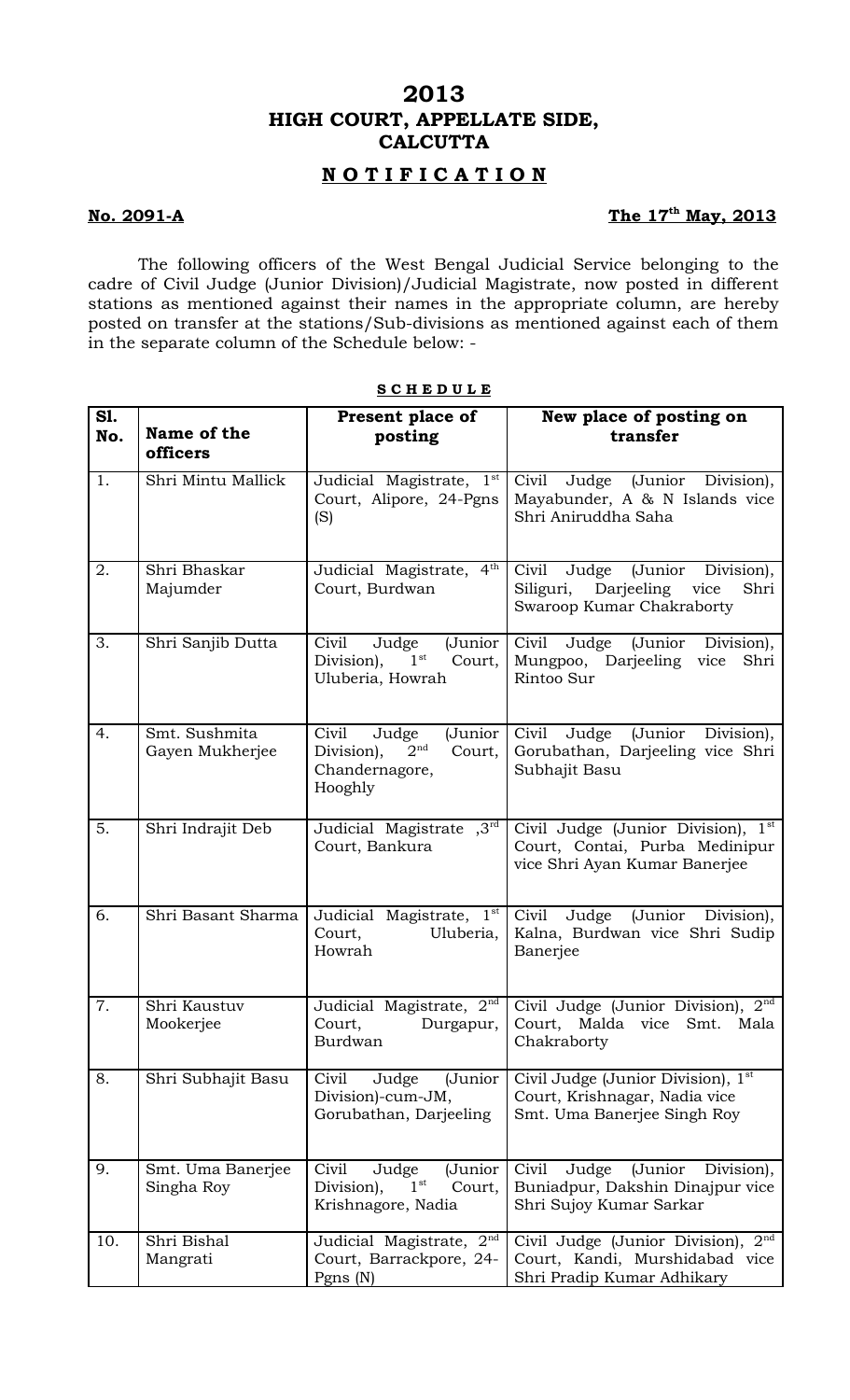| 11. | Smt. Suparna Roy-II        | Judicial Magistrate, 2 <sup>nd</sup><br>Court, Alipore, 24-Pgns<br>(S)                        | Civil Judge (Junior Division), 1st<br>Court, Tamluk, Purba Medinipur<br>vice Smt. Jayasree Saha                                                     |
|-----|----------------------------|-----------------------------------------------------------------------------------------------|-----------------------------------------------------------------------------------------------------------------------------------------------------|
| 12. | Shri Goutam<br>Naskar      | Judicial<br>Magistrate,<br>Bongaon, 24-Pgns (N)                                               | Civil<br>(Junior<br>Judge<br>Division),<br>Balurghat, Dakshin Dinajpur vice<br>vacant                                                               |
| 13. | Shri Sujoy Bal             | Judicial<br>Magistrate,<br>Dakshin<br>Balurghat,<br>Dinajpur                                  | 2 <sup>nd</sup><br>Civil Judge (Junior Division),<br>Court,<br>Basirhat,<br>North<br>$24-$<br>Shri<br>Parganas<br>vice<br>Uttam<br>Bhattacharya     |
| 14. | Smt. Dolma Sherpa          | Judicial<br>Magistrate,<br>Lalbagh, Murshidabad                                               | Civil Judge (Junior Division), 4th<br>Court, Howrah vice Shri Dhiman<br>Barman                                                                      |
| 15. | Shri Selem<br>Namchoo      | Judicial Magistrate, 2 <sup>nd</sup><br>Court, Barasat, 24-Pgns<br>(N)                        | Civil<br>Judge<br>(Junior Division),<br>Garbeta, Paschim Medinipur vice<br>Shri Subrata Ghosh                                                       |
| 16. | Shri Indranil Halder       | Judicial Magistrate, $2nd$<br>Court,<br>Asansol,<br>Burdwan                                   | Civil<br>Judge (Junior Division),<br>Mirik, Darjeeling<br>vice<br>Shri<br>Soumen Sarkar                                                             |
| 17. | Shri Kuntal<br>Chatterjee  | Judicial Magistrate, 3rd<br>Court,<br>Asansol,<br>Burdwan                                     | Civil<br>(Junior<br>Division),<br>Judge<br>Kurseong, Darjeeling vice Smt.<br>Sanghamitra Paul                                                       |
| 18. | Shri Protyai<br>Chowdhury  | Judicial Magistrate, 2 <sup>nd</sup><br>Court, Tamluk, Purba<br>Midnapur                      | Civil<br>Judge (Junior<br>Division),<br>Additional Court, Purulia vice Shri<br>Edwin Lepcha                                                         |
| 19. | Shri Sunil Kumar<br>Sharma | Judicial Magistrate, 4th<br>Court,<br>Asansol,<br>Burdwan                                     | (Junior<br>Civil<br>Judge<br>Division),<br>Campbell Bay, A & N Island vice<br>Shri Debasish Santra                                                  |
| 20. | Shri Sanjoy Naskar         | Judge<br>(Junior<br>Civil<br>Division), Haldia, Purba<br>Midnapur                             | Civil<br>Judge<br>(Junior Division),<br>Dinhata, Cooch Behar vice Shri<br>Ranabir Mohan Chatterjee                                                  |
| 21. | Shri Krishnendu<br>Sarkar  | Judicial Magistrate, 1st<br>Court, Port Blair, A & N<br>Islands                               | 1 <sup>st</sup><br>Civil Judge (Junior Division),<br>Howrah<br>Court,<br>vice<br>Smt.<br>Nilanjana Ghosh                                            |
| 22. | Smt. Neelam Sashi<br>Kujur | Judicial Magistrate, 2 <sup>nd</sup><br>Court, Port Blair, A & N<br>Islands                   | 1 <sup>st</sup><br>Civil Judge (Junior Division),<br>South<br>Court,<br>Sealdah,<br>$24-$<br>Shri<br>Parganas<br>vice<br>Soumyajit<br>Bhattacharjee |
| 23. | Smt. Stotri Saha           | Judicial Magistrate, 6th<br>Court, Asansol Burdwan                                            | Judge (Junior<br>Division),<br>Civil<br>Additional Court, Raiganj, Uttar<br>Smt.<br>Dinajpur<br>vice<br>Sumana<br>Garain                            |
| 24. | Smt. Sanghamitra<br>Paul   | (Junior<br>Civil<br>Judge<br>Division)-cum-Judicial<br>Magistrate,<br>Kurseong,<br>Darjeeling | Civil Judge (Junior Division), 2 <sup>nd</sup><br>Chandernagore, Hooghly<br>Court,<br>Smt.<br>Sushmita<br>vice<br>Gayen<br>Mukherjee                |
| 25. | Smt. Sarmistha<br>Ganguly  | Judicial Magistrate., 1st<br>Court, Jalpaiguri                                                | Civil Judge (Junior Division),<br>$4^{\text{th}}$<br>North<br>Court,<br>Sealdah,<br>$24-$<br>Parganas vice Smt. Aditi Ghosh                         |
| 26. | Md. Mohibullah             | Judicial Magistrate, $2nd$<br>Court, Cooch Behar.                                             | Civil Judge (Junior Division), 1st<br>Court, Alipore, South 24-Parganas                                                                             |